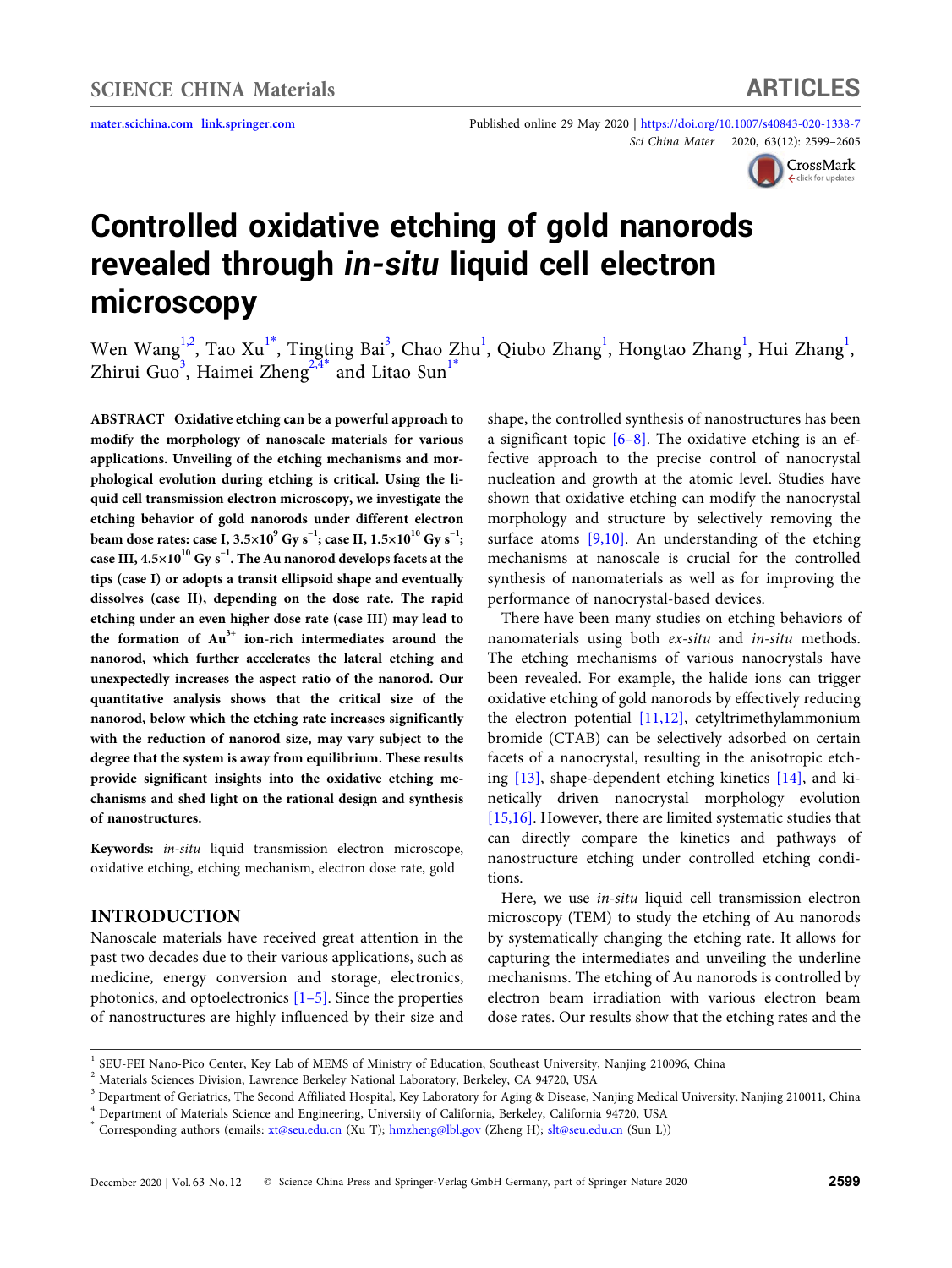morphology evolution of Au nanorods change drastically when the electron dose rate alters. Based on our quantitative analysis, we further discuss both thermodynamic and kinetic factors affecting the etching rate and morphology evolution.

# **EXPERIMENTAL SECTION**

#### **Preparation of liquid cell samples**

The Au nanorods used in this work were synthesized according to a seed-mediated method [\[17\]](#page-6-1). The sizes of the nanorods are 70–80 nm long and 10–20 nm in diameter. Before the *in-situ* experiment, the nanorods were washed three times with distilled (DI) water to remove the surface capping ligands. The reaction solution was prepared by mixing an aqueous solution of Au nanorods (50 μg mL<sup>-1</sup>) and hydrobromic acid (1 mmol L<sup>-1</sup>) (2:1,  $v/v$ ). A microdroplet (2.5  $\mu$ L) of the reaction solution was sandwiched between two carbon films, and the cell was placed for more than 3 h before loading into the TEM (Figs S1, S2).

#### *In-situ* **TEM**

*In-situ* TEM observation was carried out using an FEI Tecnai 20 transmission electron microscope (USA) operated at 200 kV and an FEI Titan 80-300 (USA) with Cscorrector operated at 300 kV. We systematically changed the etching condition. Several parameters may play a role, such as the acceleration voltage, electron current density and the cross-section of the interaction of high energy electrons with the sample. Here, we used three electron beam dose rates: case I,  $3.5 \times 10^{9}$  Gy s<sup>-1</sup>; case II,  $1.5\times10^{10}$  Gy s<sup>-1</sup>; case III,  $4.5\times10^{10}$  Gy s<sup>-1</sup> by controlling the acceleration voltage and current density in the experiments. We examined the distinctive intermediates and the evolution of nanorods during the etching process. And, the unit of Gray (Gy), defined as the adsorption of one joule of energy per kilogram of water, was used to describe electron beam irradiation effects and the dose rates.

### **RESULTS AND DISCUSSION**

The etching of Au nanorods is triggered by electron beam irradiation. When an aqueous solution is exposed to the high energy electron beam, the electrolysis of water may generate various species, including hydrated (solvated) electrons e<sub>h</sub>, hydrogen radical 'H, hydroxyl radical 'OH, and  $H_2$  [\[18\]](#page-6-2). These species can participate in further reactions, yielding more complex products, such as  $H_2O_2$ ,  ${}^{\star}$ HO<sub>2</sub>, and H<sub>3</sub>O<sup>+</sup>. The strong oxidative species among

these radiolysis reactants, such as 'OH, 'HO<sub>2</sub>, and  $H_2O_2$ , react with Au nanorods and turn Au into  $Au^{3+}$  ions. The presence of Br<sup>−</sup> ions may effectively reduce the electron potential of  $\text{Au}^{3+}$  ions by forming  $\text{[AuBr_4]}^-$ , which further accelerates the etching of Au nanorods [\[13\].](#page-5-4) It has been reported that the concentration of the oxidizing species increases when the incident electron flux and average kinetic energy of electrons are higher [\[18\].](#page-6-2) Therefore, the dose rate reflecting the radiation effects of incident electrons can be used to control the etching kinetics of Au nanorods. We use Gy to describe the radiation effect of electron beam. It considers the influence from both electron energy and incident electron flux upon the thin liquid film. Here, we compare the Au nanorod etching processes under three electron dose rates: case I,  $3.5 \times 10^{9}$  Gy s<sup>-1</sup>; case II,  $1.5 \times 10^{10}$  Gy s<sup>-1</sup>; case III,  $4.5\times10^{10}$  Gy s<sup>-1</sup>. More electron dose estimation and radiolysis have been provided in the Supplementary information.

Under an electron dose rate of  $3.5\times10^9$  Gy s<sup>-1</sup> (case I), the nanorod is etched slowly and the eventually facets are developed at the tips ([Fig. 1a](#page-2-0) and Movie S1). The presence of low energy facets suggests that the surface atoms can rearrange to minimize the energy. Therefore, the morphological evolution of nanorod is under conditions close to the thermodynamic equilibrium [\[19\]](#page-6-3).

When the electron beam dose rate increases, the nanorod is etched much faster and undergoes different morphological evolution. Under a dose rate of  $1.5\times10^{10}$  Gy s<sup>-1</sup> (case II), the Au nanorod becomes an ellipsoid, as shown in the sequential images [\(Fig. 1b](#page-2-0)) and the corresponding contour plots [\(Fig. 1c;](#page-2-0) also see Movie S2). The changes of longitudinal etching rate and the tip curvature as a function of time are plotted (see [Fig. 1d](#page-2-0); the lateral etching rate is not plotted). Apparently, the material at the tip is removed faster than that on the side. As the nanorod tip becomes sharper with time, the longitudinal etching rate increases. This is consistent with the curvature-selective etching in other reports [13[,16](#page-6-0)[,20\]](#page-6-4). It is also noted that the surface relaxation is slower than etching, therefore the nanorod undergoes a non-equilibrium etching process. In addition, no obvious precipitation is observed around the nanorod during etching. This suggests that the Au ions from etching diffuse away through the solution.

Interestingly, when the electron dose rate is further increased to  $4.5\times10^{10}$  Gy s<sup>-1</sup> (case III), the nanorod etching shares differences as well as similarities with case II. First, the nanorod becomes ellipsoidal and eventually disappears similar to case II ([Fig. 1e](#page-2-0) and Movie S3). And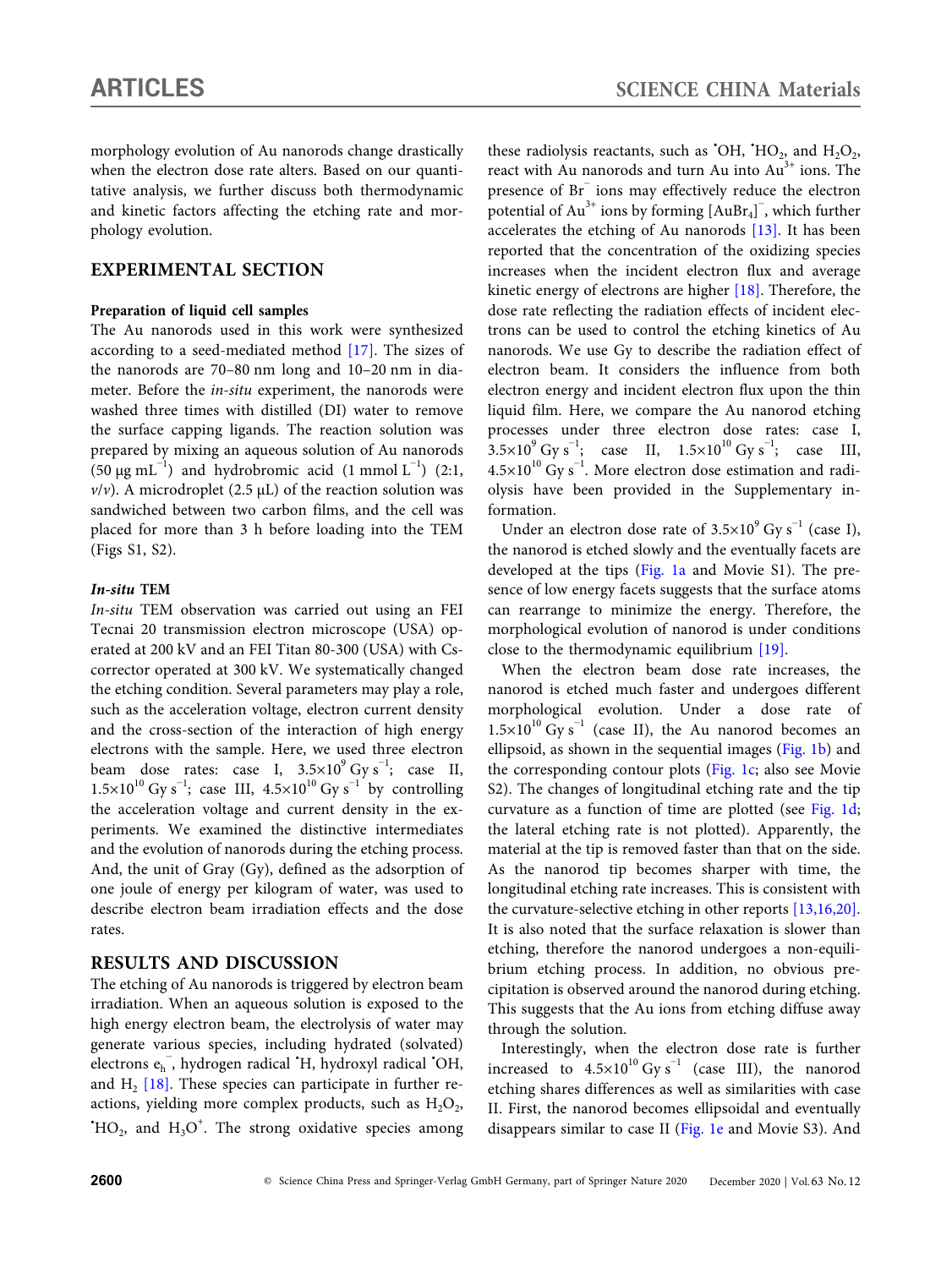

<span id="page-2-0"></span>[Figure 1](#page-2-0) Etching of Au nanorods under different electron dose rates. (a) TEM images in real time show the facets development of a nanorod under the dose rate of 3.5×10<sup>9</sup> Gy s<sup>-1</sup>. (b, c) Sequential TEM images and the corresponding contour show the morphology evolution of a nanorod under the dose rate of 1.5×10<sup>10</sup> Gy s<sup>−1</sup>. (d) Plot of the longitudinal etching rate *V*(L) and the tip curvature *K* of the nanorod as a function of time under the dose rate of 1.5×10<sup>10</sup> Gy s<sup>−1</sup>. (e, f) Sequential TEM images and the corresponding contour show the morphology evolution of a nanorod under the dose rate of 4.5×10<sup>10</sup> Gy s<sup>-1</sup>. (g) Plot of the longitudinal etching rate *V*(L) and the tip curvature *K* of the nanorod as a function of time under the dose rate of  $4.5\times10^{10}$  Gy s<sup>-1</sup>. Contour lines are spaced in time by 4 s in (c) and 2 s in (f).

the longitudinal etching rate is correlated to the curvature of the tip, which gradually increases as etching progresses [\(Fig. 1g\)](#page-2-0). Second, the Au nanorod intermediates are slender with a higher aspect ratio in case III ([Fig. 1e, f\)](#page-2-0) than that in case II. And, more significantly, a "blurry shell" is developed and it further grows. When the nanorod is completely etched, the shell gradually disappears as well.

We further characterized the "blurry shell" around the nanorod during etching. [Fig. 2a](#page-3-0) shows the formation and expansion of the shell. The intensity profile of the selected rectangle area in [Fig. 2b](#page-3-0) consists of three regions. The middle region corresponds to the nanorod, while its adjacent region corresponds to the "blurry shell". Energy dispersive X-ray spectroscopy (EDS) elemental map illustrates that the "blurry shell" contains Au [\(Fig. 2c](#page-3-0)). As etching proceeds, the "blurry shell" expands and Au nanoclusters can be found. The Au nanoclusters precipitate and dissolve repeatedly [\[21\]](#page-6-5). The "blurry shell" appears to be an amorphous dense liquid. Considering  $H_2O_2$  and 'OH are the main etching species formed through the radiolysis of water [\[18\]](#page-6-2) (Table S1), Au nanorods can be etched into  $Au^{3+}$  ions by these strong oxidizing agents [\[22\].](#page-6-6) Under higher electron dose rates, the nanorod dissolves faster, resulting in a higher concentration of etching products (e.g.,  $Au^{3+}$  ions).  $AuBr_3$ crystalline phases can be identified in the "blurry shell" under the extended electron beam irradiation, as shown in the high resolution TEM (HRTEM) images [\(Fig. 2d](#page-3-0) and Fig. S3),

Quantitative analysis of the etching kinetics under these three etching conditions is illustrated in [Fig. 3.](#page-4-0) In case I, the length (*L*), diameter (*D*), and aspect ratio of the nanorod almost keep constant. In cases II and III, changes in length present a similar trend, but the etching rate is higher under a higher dose rate. In order to eliminate the effect of the initial sizes  $(L_0$  and  $D_0$ ) of the nanorods, we also plot  $L/L_0$  and  $D/D_0$  as a function of time, which shows similar trend with *L* and *D* (Fig. S4). It is clear that, the changes in the aspect ratio over time in cases II and III are significantly different. In case II, the aspect ratio almost keeps constant at first and then drops quickly. However, under a higher dose rate in case III, the aspect ratio of the nanorod increases by 55% in the first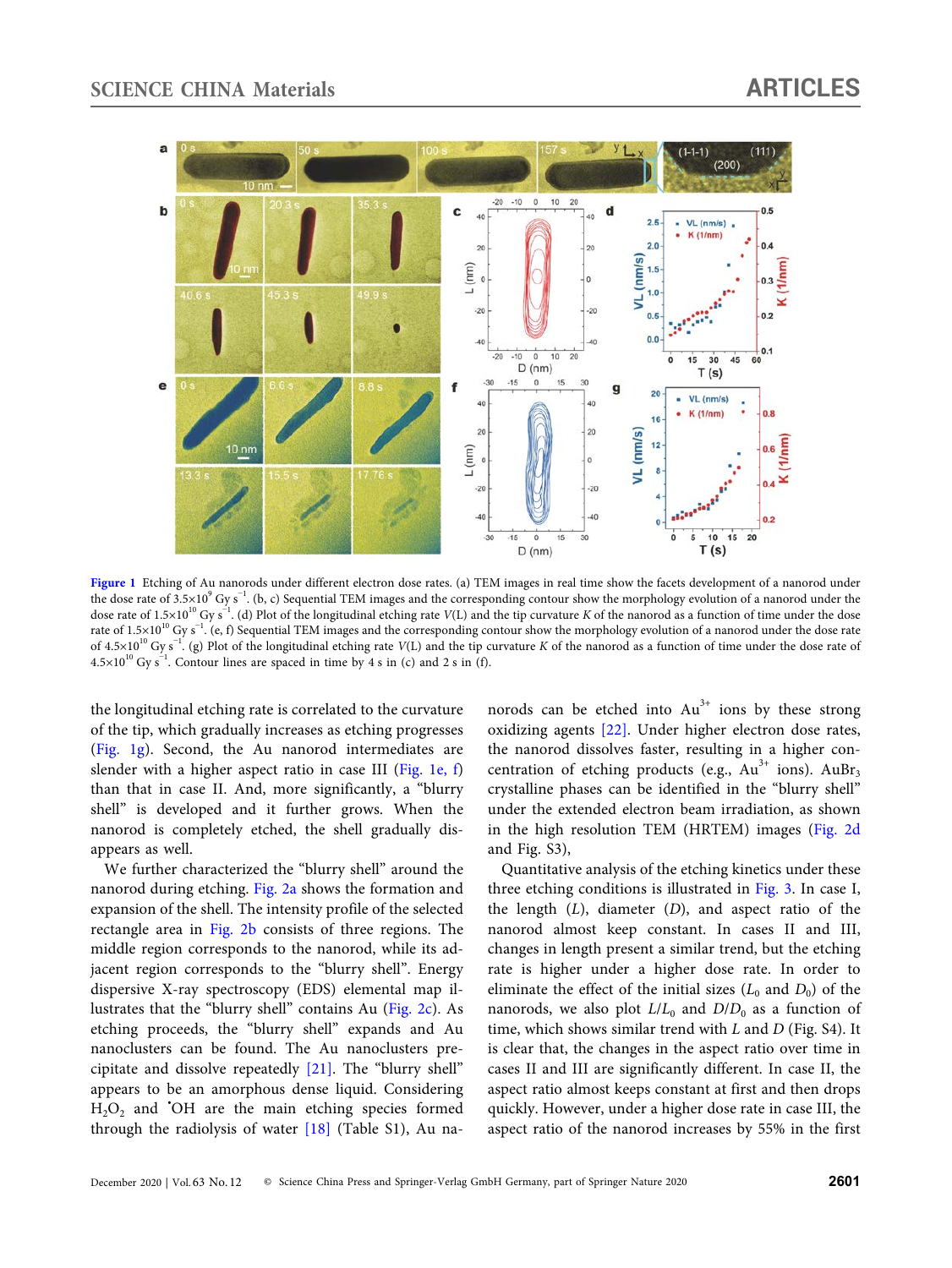

<span id="page-3-0"></span>[Figure 2](#page-3-0) The formation and growth of the [AuBr<sub>4</sub>]<sup>-</sup>-rich blurry shell. (a) TEM images illustrate the formation process and growth of [AuBr<sub>4</sub>]<sup>-</sup>-rich blurry shell. (b) Intensity profile across a dissolving area as shown in (a). (c) Scanning transmission electron microscopy (STEM)-EDS elemental mapping reveals Au around the nanorod. (d) Sequential HRTEM images during etching of Au nanorod illustrate the crystallization of AuBr3.

14.43 s. It indicates that the increase of lateral etching rate under a higher dose rate is more pronounced than in the longitudinal direction. The nanorods with different initial sizes present similar etching kinetics (Figs S5, S6), which also demonstrates that the effect of the initial size is insignificant. The increase in the aspect ratio may be attributed to the change of the oxidizing environment caused by the accumulation of  $Au^{3+}$  ions at the side of the nanorod. For instance, in the presence of Br<sup>−</sup> ions Au nanorods can also be oxidized by  $Au^{3+}$  ions [\[23\]](#page-6-7).

By taking into account both kinetic and thermodynamic factors, the etching rate of the nanorod can be described as [24[,25\]](#page-6-8):

$$
r = Ak_0 \exp\left(-E_{\rm app}/RT\right) f(i)g(i) \left(1 - \exp\left(\Delta G_r/\sigma RT\right)\right), \qquad (1)
$$

where *r* refers to the etching rate, *A* is the reactive surface area per unit volume of solution,  $k_0$  is the rate constant,  $E_{\text{app}}$  denotes the active energy of the etching.  $f(i)$  is a function of active reaction ions in solution,  $g(i)$  is a term that accounts for the catalysis/inhibition of the reaction. *σ* represents Temkin's average stoichiometric coefficient. *R* and *T* are the gas constant and temperature in Kelvin, respectively.  $\Delta G_r$  corresponds to the Gibbs free energy which represents the chemical driving force for the etching reaction resulting from the system deviating from equilibrium. Since *r* is the rate of change of the dissolved ions concentration, we simply use the surface normalized etching rate to describe the etching rate along the long and short axes of the nanorod. The surface area is taken as a parameter to describe the size of nanorod.

It is clear that the dose rate controls the concentration of the oxidative species and thus the etching rate [\[18\]](#page-6-2). Although electron beam irradiation can raise the local temperature, the estimated temperature rise is less than several degrees centigrade [26,[27](#page-6-9)], which can be ignored. Under a low dose rate (case I), the Au nanorod has enough time to restructure and gradually develops facets, which further increases the  $E_{app}$ . The etching ultimately stops when the system reaches the equilibrium state. In case II, the nanorod shows a higher dissolving rate due to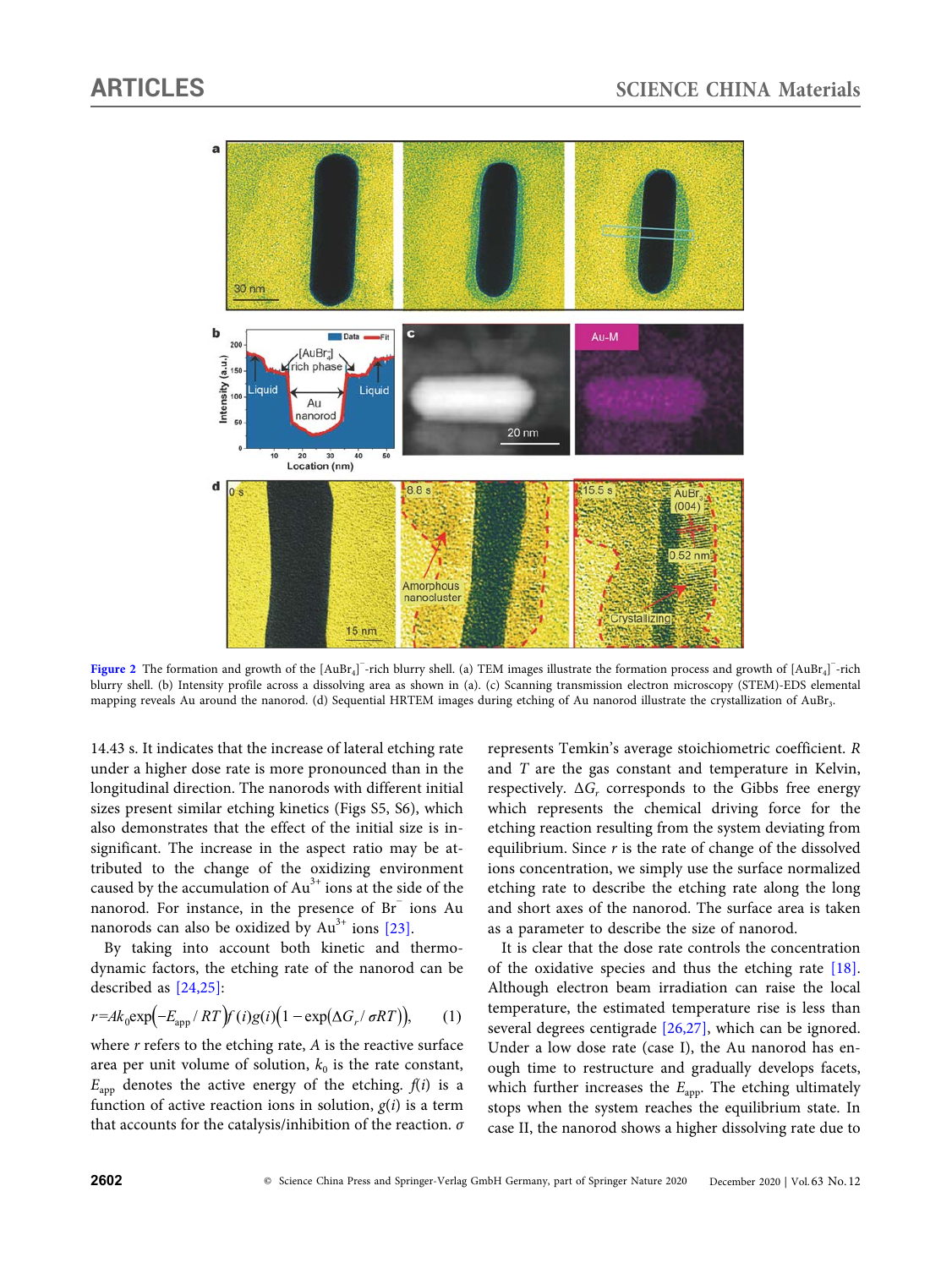

<span id="page-4-0"></span>[Figure 3](#page-4-0) Quantitative analysis to compare the three mechanisms of nanorod etching. Changes in length (a), diameter (b), and aspect ratio of nanorods (c), as a function of time. (d) The longitudinal etching rate changes with nanorod surface area. (e, f) The transverse etching rates change with the nanorod surface area in cases II and III, respectively.

the higher oxidant concentration. In addition, [Fig. 3d, e](#page-4-0) show that when the surface is less than 2000  $nm^2$ , the etching rate increases as the size of nanorod reduces. This is attributed to that the solubility of nanorod increases as the size decreases according to Gibbs-Thomson effect [28[,29\]](#page-6-10), therefore, increasing the driving force of the etching by decreasing the  $\Delta G_r$  [\[25\]](#page-6-8). Therefore, although the system is in a non-equilibrium state, thermodynamics still have effects on the etching rate. It is worth mentioning that, when the system deviates from equilibrium, the effects of  $\Delta G_r$  increase due to the size reduction become negligible according to Equation (1). When the dose rate increases to  $4.5 \times 10^{10}$  Gy s<sup>-1</sup>, the etching rate is increased accordingly and drives the nanorod away from the equilibrium state [\(Fig. 3d, f](#page-4-0)). Therefore, the size effects on the etching rate in case III are not so obvious compared with case II. The lateral etching rate roughly maintains a constant until the nanorod becomes very small ([Fig. 3f\)](#page-4-0).

The etching processes of Au nanorods under three electron dose rates are illustrated in [Fig. 4](#page-5-6). Under a low dose rate (case I: 3.5×10 $^9$  Gy s $^{-1}$ ), the nanorod is close to equilibrium state and forms more stable low-energy facets at the tips. Under a higher dose rate (case II:  $1.5\times10^{10}$  Gy s<sup>-1</sup>), the etched products diffuse away when

they are produced and no apparent  $\left[\mathrm{AuBr_4}\right]^{-}$  rich phase is formed. In this case, the differences of etching rate in length and diameter are mainly controlled by the tip curvature, and the aspect ratio of the Au nanorod is constant at the beginning and it decreases at a later stage. When the dose rate is further increased (case III:  $4.5\times10^{10}$  Gy s<sup>-1</sup>), Au<sup>3+</sup> ions produced in the etching process tend to accumulate near the sides of nanorods to form a dense liquid, resulting in an accelerated etching in the lateral direction. Here, the aspect ratio increases to a much greater extent compared with the other two processes (also see Fig. S7). This is significant because the surface plasmon resonance (LSPR) of Au nanorods depends on their aspect ratio [\[22\]](#page-6-6). However, in most *ex-situ* Au nanorods etching experiments, the aspect ratio can only be reduced or remain a constant [13[,23\]](#page-6-7). It is noteworthy that these different etching mechanisms are dependent solely on the electron beam conditions, which means that electron beam can be used to control the etching rate and to achieve controlled and selective etching of Au nanorods.

#### **CONCLUSIONS**

In conclusion, depending on the electron dose rate, the Au nanorod shows different etching behaviors. As the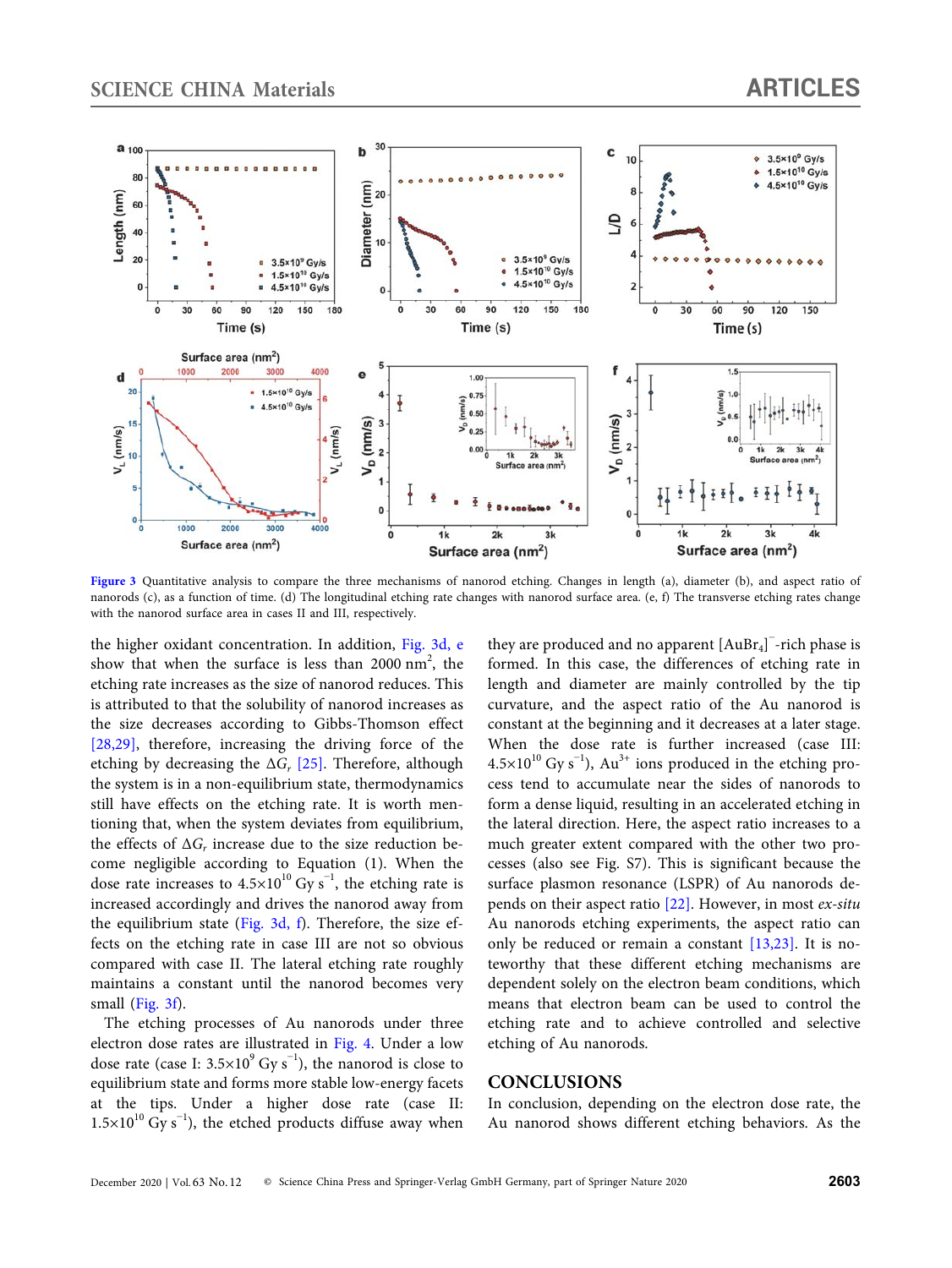

<span id="page-5-6"></span>**[Figure 4](#page-5-6)** A schematic shows the etching behavior of Au nanorods with three different dose rates. Case I: 3.5×10<sup>9</sup> Gy s<sup>−1</sup>; case II: 1.5×10<sup>10</sup> Gy s<sup>−1</sup>; case III:  $4.5\times10^{10}$  Gy s<sup>-1</sup>.

electron dose rate increases, the etching rate increases, which leads to distinctly different morphology evolution of the nanorod and the intermediates. A novel autoaccelerated etching is observed under high dose rate condition which leads to a significant increase in aspect ratio of Au nanorod. In addition, the nanorods show a greater etching rate as the size decreases due to the increased solubility. However, when the overall etching rate increases under a larger dose rate, the effects of size on etching rate become less pronounced. This study demonstrates the unique advantages of *in-situ* liquid cell TEM in revealing the mechanisms of chemical reactions in liquids. Our understanding of nanoscale etching mechanisms may assist future controlled synthesis and applications of nanostructures.

#### **Received 3 March 2020; accepted 7 April 2020; published online 29 May 2020**

- 1 Zhang A, Lieber M. Nano-bioelectronics. [Chem Rev,](https://doi.org/10.1021/acs.chemrev.5b00608) 2016, 116: 215–257
- 2 Liang Y, Li Y, Wang H, *et al.* Strongly coupled inorganic/nanocarbon hybrid materials for advanced electrocatalysis. [J Am Chem](https://doi.org/10.1021/ja3089923) [Soc,](https://doi.org/10.1021/ja3089923) 2013, 135: 2013–2036
- 3 Prateek , Thakur VK, Gupta RK. Recent progress on ferroelectric polymer-based nanocomposites for high energy density capacitors: synthesis, dielectric properties, and future aspects. [Chem Rev](https://doi.org/10.1021/acs.chemrev.5b00495), 2016, 116: 4260–4317
- 4 Amjadi M, Kyung KU, Park I, *et al.* Stretchable, skin-mountable, and wearable strain sensors and their potential applications: a review. [Adv Funct Mater](https://doi.org/10.1002/adfm.201504755), 2016, 26: 1678–1698
- <span id="page-5-0"></span>5 Koppens FHL, Mueller T, Avouris P, *et al.* Photodetectors based

on graphene, other two-dimensional materials and hybrid systems. [Nat Nanotech,](https://doi.org/10.1038/nnano.2014.215) 2014, 9: 780–793

- 6 Fan Z, Huang X, Tan C, *et al.* Thin metal nanostructures: synthesis, properties and applications. [Chem Sci,](https://doi.org/10.1039/C4SC02571G) 2015, 6: 95–111
- 7 Ma N, Wu FG, Zhang X, *et al.* Shape-dependent radiosensitization effect of gold nanostructures in cancer radiotherapy: comparison of gold nanoparticles, nanospikes, and nanorods. [ACS Appl Mater](https://doi.org/10.1021/acsami.7b01112) [Interfaces](https://doi.org/10.1021/acsami.7b01112), 2017, 9: 13037–13048
- <span id="page-5-1"></span>8 Liu X, Zhang X, Zhu M, *et al.* PEGylated Au@Pt nanodendrites as novel theranostic agents for computed tomography imaging and photothermal/radiation synergistic therapy. [ACS Appl Mater In](https://doi.org/10.1021/acsami.6b15183)[terfaces](https://doi.org/10.1021/acsami.6b15183), 2017, 9: 279–285
- 9 Long R, Zhou S, Wiley BJ, *et al.* Oxidative etching for controlled synthesis of metal nanocrystals: atomic addition and subtraction. [Chem Soc Rev](https://doi.org/10.1039/C4CS00136B), 2014, 43: 6288–6310
- <span id="page-5-2"></span>10 Zheng Y, Zeng J, Ruditskiy A, *et al.* Oxidative etching and its role in manipulating the nucleation and growth of noble-metal nanocrystals. [Chem Mater,](https://doi.org/10.1021/cm402023g) 2013, 26: 22–33
- 11 Weng G, Dong X, Li J, *et al.* Halide ions can trigger the oxidative etching of gold nanorods with the iodide ions being the most efficient. [J Mater Sci,](https://doi.org/10.1007/s10853-016-0050-1) 2016, 51: 7678–7690
- <span id="page-5-3"></span>12 Jiang Y, Zhu G, Lin F, *et al. In situ* study of oxidative etching of palladium nanocrystals by liquid cell electron microscopy. [Nano](https://doi.org/10.1021/nl500670q) [Lett,](https://doi.org/10.1021/nl500670q) 2014, 14: 3761–3765
- <span id="page-5-4"></span>13 Zou R, Guo X, Yang J, *et al.* Selective etching of gold nanorods by ferric chloride at room temperature. [CrystEngComm,](https://doi.org/10.1039/b911902g) 2009, 11: 2797–2803
- <span id="page-5-5"></span>14 Wu J, Gao W, Yang H, *et al.* Dissolution kinetics of oxidative etching of cubic and icosahedral platinum nanoparticles revealed by *in situ* liquid transmission electron microscopy. [ACS Nano,](https://doi.org/10.1021/acsnano.6b07541) 2017, 11: 1696–1703
- 15 Hauwiller MR, Frechette LB, Jones MR, *et al.* Unraveling kinetically-driven mechanisms of gold nanocrystal shape transformations using graphene liquid cell electron microscopy. [Nano Lett,](https://doi.org/10.1021/acs.nanolett.8b02337) 2018, 18: 5731–5737